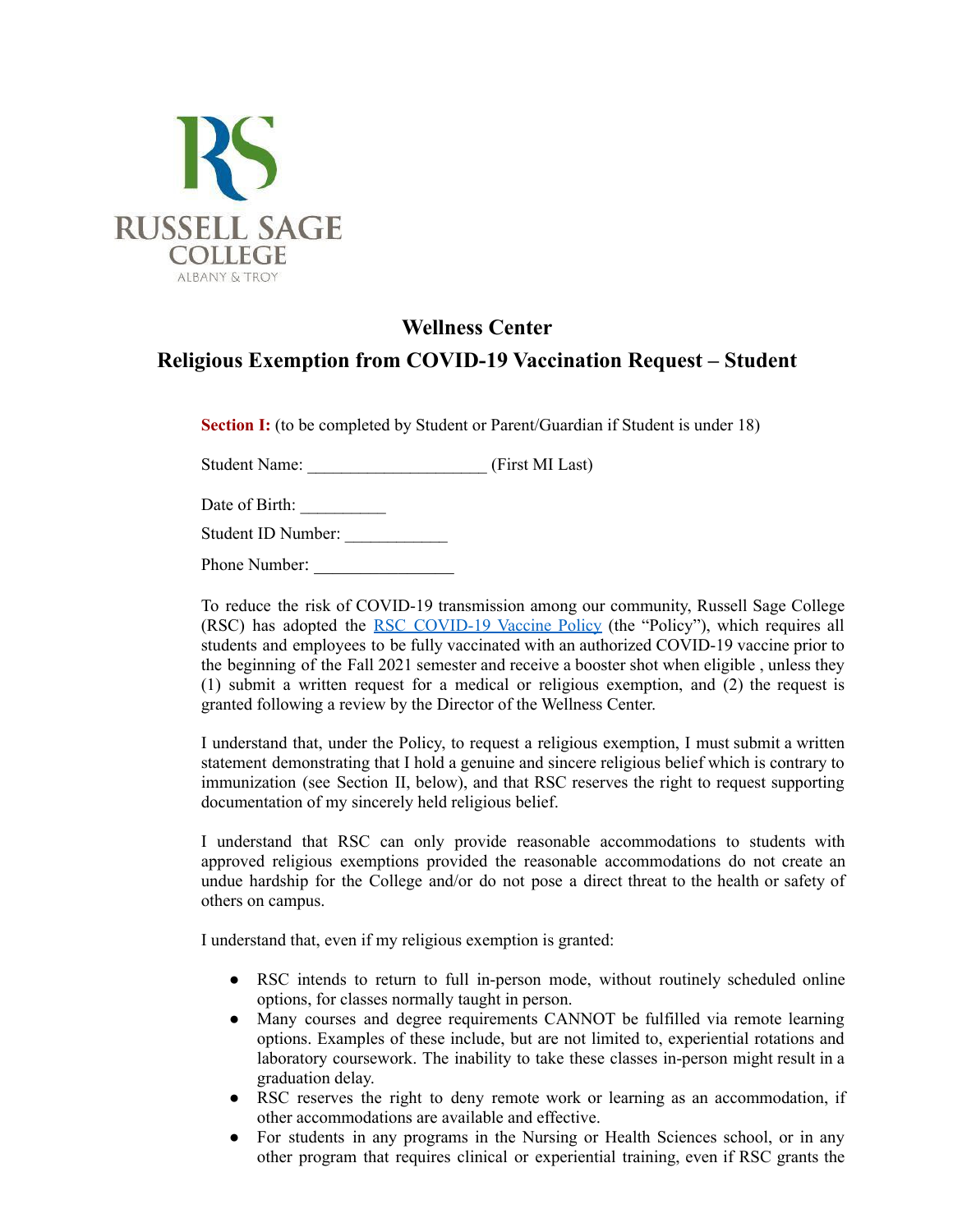student's request, RSC cannot guarantee the student will be able to secure the clinical/ experiential assignments necessary to graduate with a degree, or to obtain a licensed position, in their field. In addition, RSC may, in its discretion, make the student responsible for securing clinical/ experiential assignments at clinical/experiential sites acceptable to their program.

I also understand and acknowledge that if RSC approves my request for a religious exemption from its vaccination requirements, I will not have the protections afforded by the vaccine(s). By signing below, I knowingly and voluntarily agree to assume the risks associated with being a student at RSC, and participating in College activities on and off campus, without the vaccine(s) intended to prevent COVID-19.

In addition, I understand that:, while I may participate fully in campus activities (i.e., classes, events, athletics, residence life), I must abide by the following additional health and safety precautions:

- submit a negative COVID-19 test result before arrival to campus prior to the beginning of the semester;
- participate in surveillance testing throughout the semester;
- complete the daily health screener;
- wear masks on campus both indoors and outdoors;
- quarantine if I test positive or become exposed to COVID-19; and
- leave campus in the event of a COVID-19 outbreak, as defined by the local Department of Health.

Notwithstanding the foregoing, I,\_\_\_\_\_\_\_\_\_\_\_\_\_\_\_\_\_\_\_\_\_\_\_\_\_\_\_\_\_\_ , hereby request a religious exemption from RSC's requirement to be vaccinated against COVID-19.

Student Signature: \_\_\_\_\_\_\_\_\_\_\_\_\_\_\_\_\_\_\_\_\_\_\_\_\_\_\_\_\_\_\_Date: \_\_\_\_\_\_\_\_\_\_\_\_\_\_\_\_\_\_\_\_\_\_\_

If the student is under the age of 18, I, hereby represent hereby represent that I am a parent or legal guardian of the student identified above, and I consent to their request for a medical exemption. In addition, I hereby acknowledge and confirm the representations made by the student herein.

Parent/Legal Guardian Signature: <br>
Date: Date: